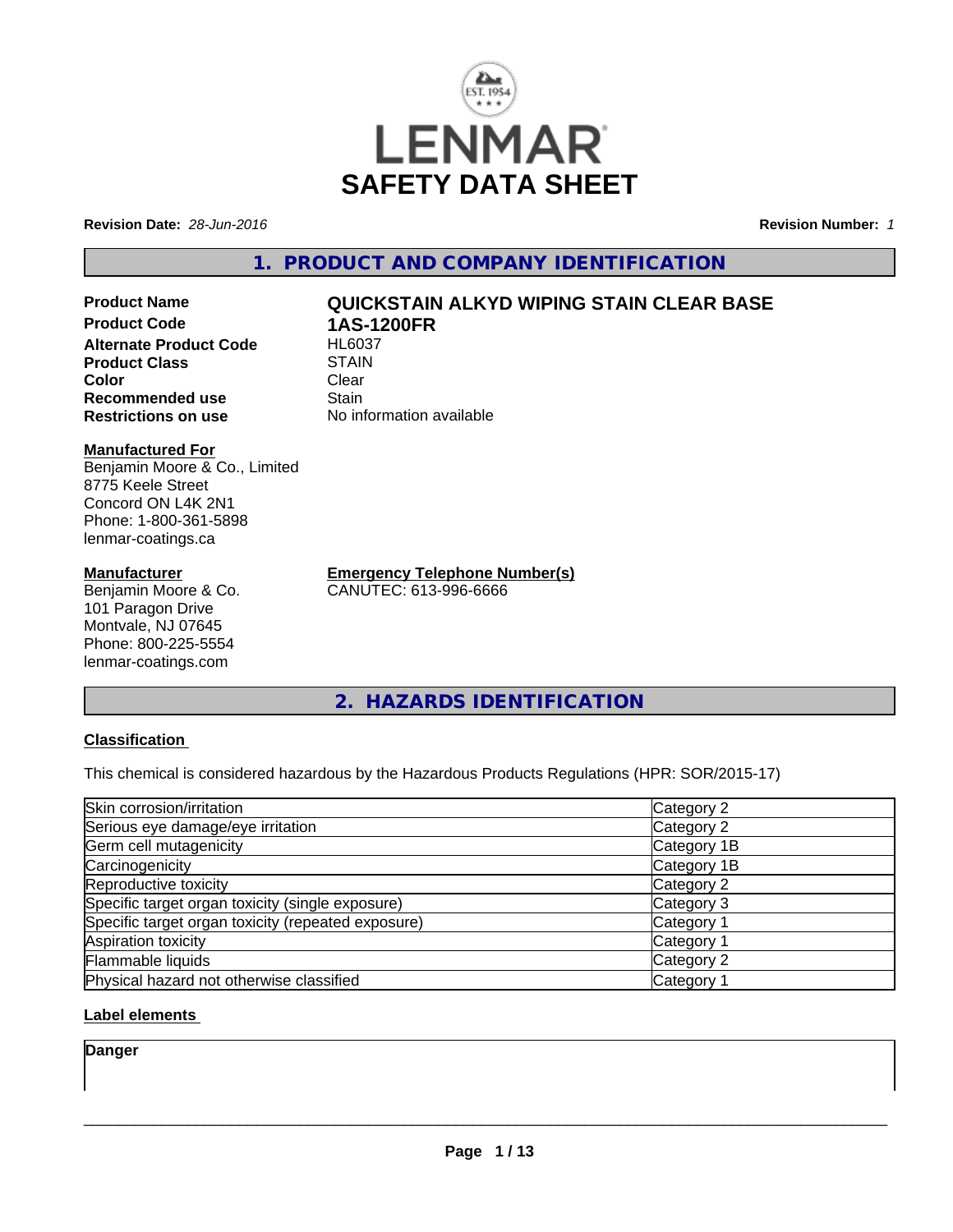#### **Hazard statements**

Causes skin irritation Causes serious eye irritation May cause genetic defects May cause cancer Suspected of damaging fertility or the unborn child May cause respiratory irritation. May cause drowsiness or dizziness Causes damage to organs through prolonged or repeated exposure May be fatal if swallowed and enters airways Highly flammable liquid and vapor Risk of spontaneous combustion



**Appearance** liquid **Odor** solvent

**Precautionary Statements - Prevention**

Obtain special instructions before use Do not handle until all safety precautions have been read and understood Use personal protective equipment as required Wash face, hands and any exposed skin thoroughly after handling Wear eye/face protection Do not breathe dust/fume/mist/vapors/spray Do not eat, drink or smoke when using this product Use only outdoors or in a well-ventilated area Keep away from heat/sparks/open flames/hot surfaces, no smoking Keep container tightly closed Ground/bond container and receiving equipment Use explosion-proof electrical/ventilating/lighting/equipment Use only non-sparking tools Take precautionary measures against static discharge Keep cool Immediately after use, place rags, steel wool or waste used with this product in a sealed water-filled metal container or lay flat to dry. **Precautionary Statements - Response** If exposed or concerned get medical attention

#### **Eyes**

If in eyes rinse cautiously with water for several minutes. Remove contact lenses, if present and easy to do. Continue rinsing

If eye irritation persists get medical attention

#### **Skin**

If skin irritation occurs get medical attention

If on skin (or hair) take off immediately all contaminated clothing. Rinse skin with water

Wash contaminated clothing before reuse

#### **Inhalation**

If inhaled remove victim to fresh air and keep at rest in a position comfortable for breathing **Ingestion**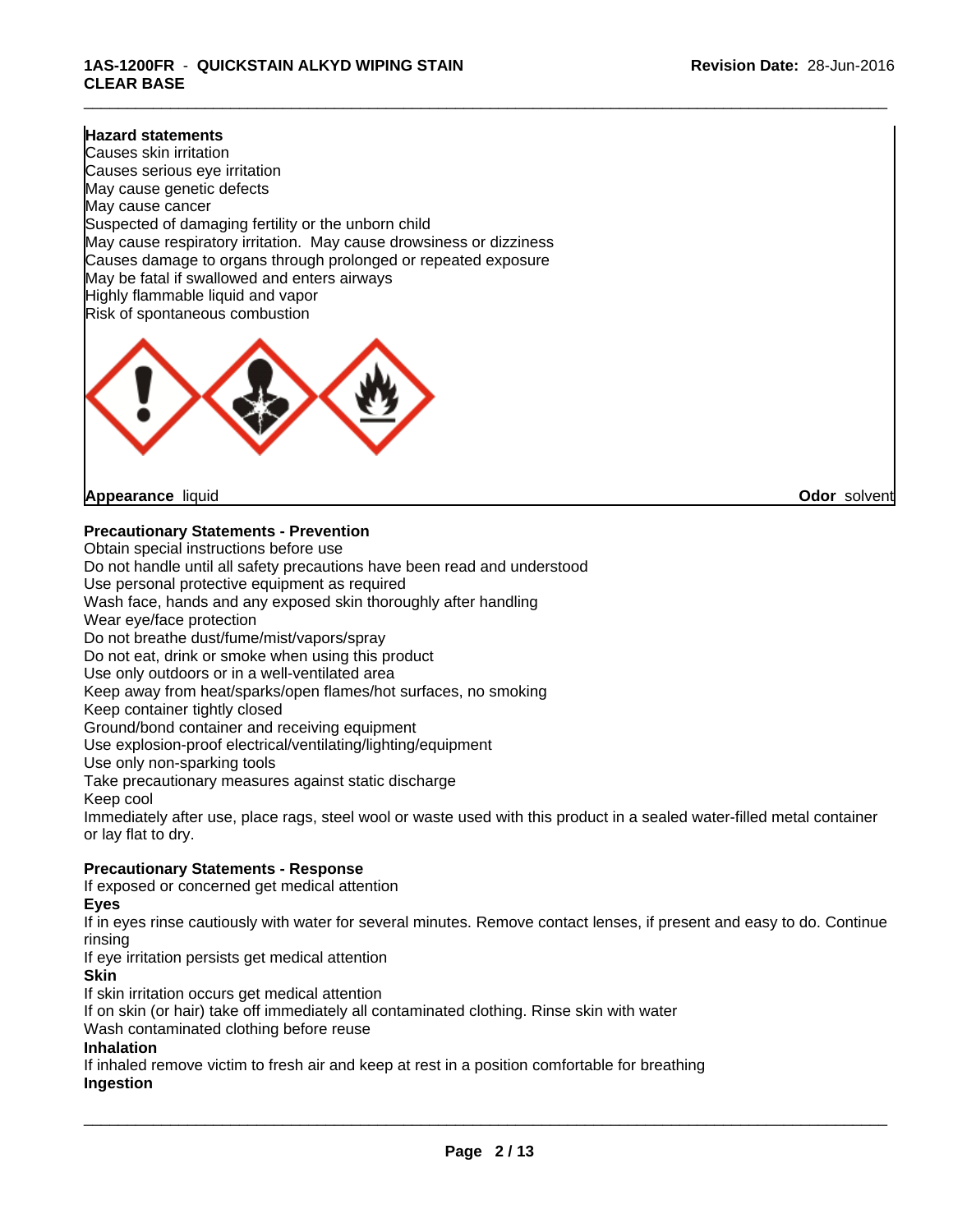If swallowed immediately call a POISON CENTER or physician Do NOT induce vomiting **Fire** In case of fire use CO2, dry chemical, or foam for extinction

#### **Precautionary Statements - Storage**

Store locked up Store in a well-ventilated place. Keep container tightly closed

#### **Precautionary Statements - Disposal**

Dispose of contents/container to an approved waste disposal plant

Materials such as rags used with this product may begin to burn by themselves. After use, put rags in water or lay flat to dry, then discard.

\_\_\_\_\_\_\_\_\_\_\_\_\_\_\_\_\_\_\_\_\_\_\_\_\_\_\_\_\_\_\_\_\_\_\_\_\_\_\_\_\_\_\_\_\_\_\_\_\_\_\_\_\_\_\_\_\_\_\_\_\_\_\_\_\_\_\_\_\_\_\_\_\_\_\_\_\_\_\_\_\_\_\_\_\_\_\_\_\_\_\_\_\_

#### **Other information**

No information available

### **3. COMPOSITION INFORMATION ON COMPONENTS**

| <b>Chemical Name</b>                        | <b>CAS-No</b>  | Weight % (max) |
|---------------------------------------------|----------------|----------------|
| Hydrotreated light naphtha                  | 64742-49-0     | $7 - 13%$      |
| Solvent naphtha (petroleum), heavy aromatic | 64742-94-5     | $5 - 10%$      |
| Distillates, petroleum, hydrotreated light  | 64742-47-8     | $5 - 10%$      |
| Solvent naphtha, petroleum, light aromatic  | 64742-95-6     | $3 - 7%$       |
| n-Butyl acetate                             | 123-86-4       | $3 - 7%$       |
| 2-Butoxyethanol                             | 111-76-2       | - 5%           |
| VM&P naphtha                                | 64742-89-8     | $1 - 5%$       |
| 1,2,4-Trimethylbenzene                      | $95 - 63 - 6$  | $1 - 5%$       |
| Stoddard solvent<br>8052-41-3               |                | - 5%           |
| Xvlene<br>1330-20-7                         |                | $1 - 5%$       |
| Naphthalene<br>$91 - 20 - 3$                |                | $1 - 5%$       |
| Ethyl benzene                               | $100 - 41 - 4$ | $0.25 - 0.5%$  |
| Cumene                                      | $98 - 82 - 8$  | $0.1 - 0.25%$  |

### **4. FIRST AID MEASURES**

| <b>General Advice</b> | If symptoms persist, call a physician. Show this safety data<br>sheet to the doctor in attendance.                                                                                                                         |
|-----------------------|----------------------------------------------------------------------------------------------------------------------------------------------------------------------------------------------------------------------------|
| <b>Eye Contact</b>    | Immediately flush with plenty of water. After initial flushing,<br>remove any contact lenses and continue flushing for at<br>least 15 minutes. Keep eye wide open while rinsing. If<br>symptoms persist, call a physician. |
| <b>Skin Contact</b>   | Wash off immediately with soap and plenty of water<br>removing all contaminated clothes and shoes. If skin<br>irritation persists, call a physician.                                                                       |
| <b>Inhalation</b>     | Move to fresh air. If symptoms persist, call a physician.<br>If not breathing, give artificial respiration. Call a physician<br>immediately.                                                                               |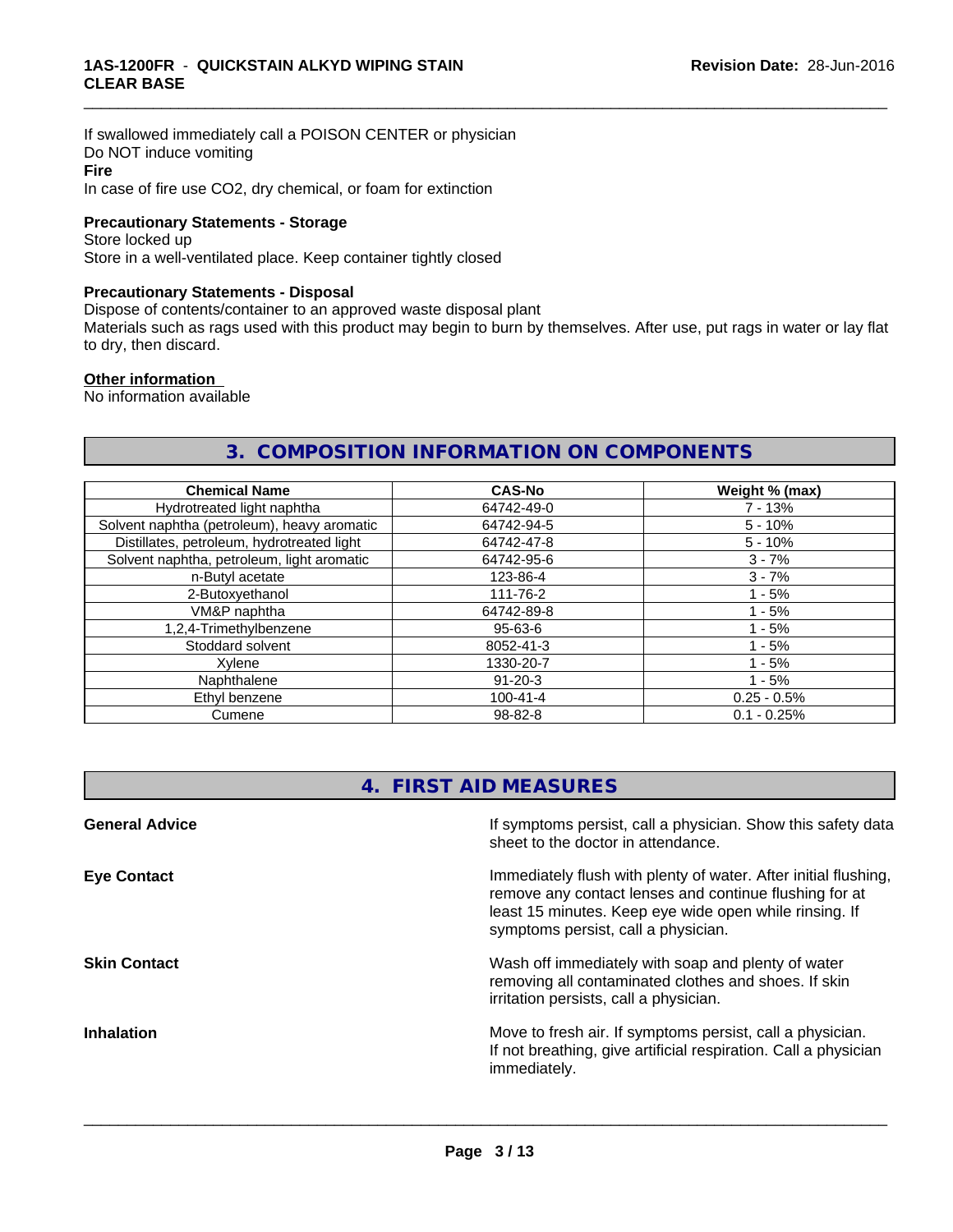| Ingestion                              | Clean mouth with water and afterwards drink plenty of<br>water. Do not induce vomiting without medical advice.<br>Never give anything by mouth to an unconscious person.<br>Consult a physician. |
|----------------------------------------|--------------------------------------------------------------------------------------------------------------------------------------------------------------------------------------------------|
| <b>Protection Of First-Aiders</b>      | Use personal protective equipment.                                                                                                                                                               |
| <b>Most Important Symptoms/Effects</b> | No information available.                                                                                                                                                                        |
| <b>Notes To Physician</b>              | Treat symptomatically.                                                                                                                                                                           |
|                                        |                                                                                                                                                                                                  |

## **5. FIRE-FIGHTING MEASURES**

| <b>Flammable Properties</b>                                                                  | Vapors may travel considerable distance to a source of<br>ignition and flash back. Vapors may cause flash fire.                                                                                                                                                                                |  |
|----------------------------------------------------------------------------------------------|------------------------------------------------------------------------------------------------------------------------------------------------------------------------------------------------------------------------------------------------------------------------------------------------|--|
| <b>Suitable Extinguishing Media</b>                                                          | Foam, dry powder or water. Use extinguishing measures<br>that are appropriate to local circumstances and the<br>surrounding environment.                                                                                                                                                       |  |
| <b>Protective Equipment And Precautions For</b><br><b>Firefighters</b>                       | As in any fire, wear self-contained breathing apparatus<br>pressure-demand, MSHA/NIOSH (approved or equivalent)<br>and full protective gear.                                                                                                                                                   |  |
| <b>Hazardous Combustion Products</b>                                                         | Burning may result in carbon dioxide, carbon monoxide<br>and other combustion products of varying composition<br>which may be toxic and/or irritating.                                                                                                                                         |  |
| <b>Specific Hazards Arising From The Chemical</b>                                            | Flammable. Flash back possible over considerable<br>distance. Keep product and empty container away from<br>heat and sources of ignition. Closed containers may<br>rupture if exposed to fire or extreme heat. Thermal<br>decomposition can lead to release of irritating gases and<br>vapors. |  |
| <b>Sensitivity To Mechanical Impact</b>                                                      | No                                                                                                                                                                                                                                                                                             |  |
| <b>Sensitivity To Static Discharge</b>                                                       | Yes                                                                                                                                                                                                                                                                                            |  |
| <b>Flash Point Data</b><br>Flash Point (°F)<br>Flash Point (°C)<br><b>Flash Point Method</b> | 70.0<br>21.1<br><b>PMCC</b>                                                                                                                                                                                                                                                                    |  |
| <b>Flammability Limits In Air</b>                                                            |                                                                                                                                                                                                                                                                                                |  |
| <b>Lower Explosion Limit</b><br><b>Upper Explosion Limit</b>                                 | Not available<br>Not available                                                                                                                                                                                                                                                                 |  |
| <b>NFPA</b><br>Health: 2<br>Flammability: 3                                                  | <b>Instability: 0</b><br><b>Special: Not Applicable</b>                                                                                                                                                                                                                                        |  |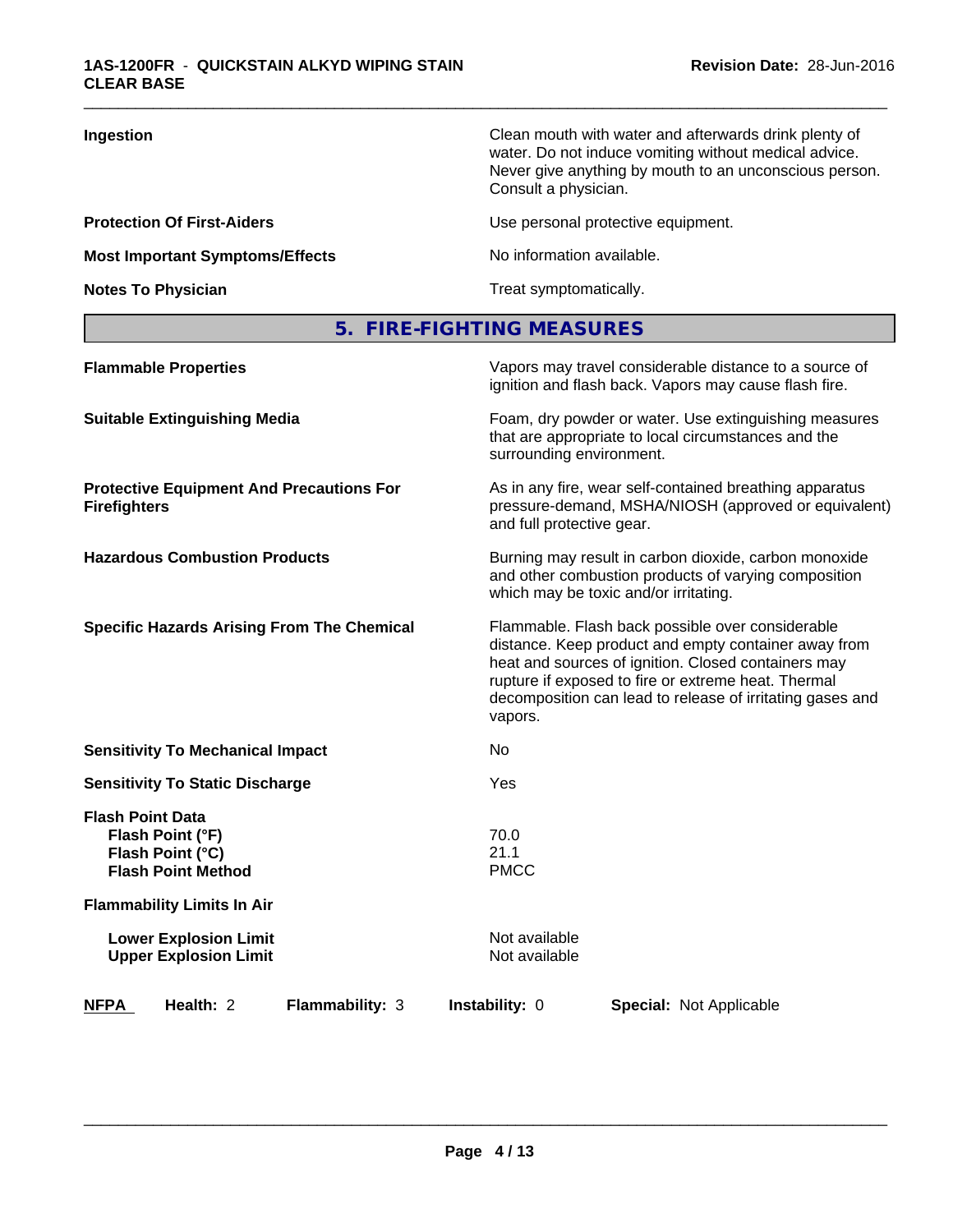#### **NFPA Legend**

- 0 Not Hazardous
- 1 Slightly
- 2 Moderate
- 3 High
- 4 Severe

*The ratings assigned are only suggested ratings, the contractor/employer has ultimate responsibilities for NFPA ratings where this system is used.*

\_\_\_\_\_\_\_\_\_\_\_\_\_\_\_\_\_\_\_\_\_\_\_\_\_\_\_\_\_\_\_\_\_\_\_\_\_\_\_\_\_\_\_\_\_\_\_\_\_\_\_\_\_\_\_\_\_\_\_\_\_\_\_\_\_\_\_\_\_\_\_\_\_\_\_\_\_\_\_\_\_\_\_\_\_\_\_\_\_\_\_\_\_

*Additional information regarding the NFPA rating system is available from the National Fire Protection Agency (NFPA) at www.nfpa.org.*

#### **6. ACCIDENTAL RELEASE MEASURES**

| <b>Personal Precautions</b>      | Remove all sources of ignition. Take precautions to<br>prevent flashback. Ground and bond all containers and<br>handling equipment. Take precautionary measures against<br>static discharges. Ensure adequate ventilation. Avoid<br>contact with skin, eyes and clothing. Use personal<br>protective equipment.  |
|----------------------------------|------------------------------------------------------------------------------------------------------------------------------------------------------------------------------------------------------------------------------------------------------------------------------------------------------------------|
| <b>Other Information</b>         | Prevent further leakage or spillage if safe to do so. Do not<br>allow material to contaminate ground water system.<br>Prevent product from entering drains. Do not flush into<br>surface water or sanitary sewer system. Local authorities<br>should be advised if significant spillages cannot be<br>contained. |
| <b>Environmental Precautions</b> | See Section 12 for additional Ecological Information.                                                                                                                                                                                                                                                            |
| <b>Methods For Clean-Up</b>      | Dam up. Soak up with inert absorbent material. Use a<br>non-sparking or explosion proof means to transfer material<br>to a sealed, appropriate container for disposal. Clean<br>contaminated surface thoroughly.                                                                                                 |

**7. HANDLING AND STORAGE**

| <b>Handling</b> | Avoid contact with skin, eyes and clothing. Wear personal<br>protective equipment. Do not breathe vapors or spray mist.<br>Use only in ventilated areas. Prevent vapor build-up by<br>providing adequate ventilation during and after use.                                                                                                                                                                                                           |
|-----------------|------------------------------------------------------------------------------------------------------------------------------------------------------------------------------------------------------------------------------------------------------------------------------------------------------------------------------------------------------------------------------------------------------------------------------------------------------|
|                 | Take precautionary measures against static discharges.<br>To avoid ignition of vapors by static electricity discharge,<br>all metal parts of the equipment must be grounded. Keep<br>away from heat, sparks and flame. Do not smoke.<br>Extinguish all flames and pilot lights, and turn off stoves,<br>heaters, electric motors and other sources of ignition<br>during use and until all vapors are gone. Ignition and/or<br>flash back may occur. |
| <b>Storage</b>  | Keep containers tightly closed in a dry, cool and<br>well-ventilated place. Keep away from heat. Keep away<br>from open flames, hot surfaces and sources of ignition.<br>Keep in properly labeled containers. Keep out of the reach<br>of children.                                                                                                                                                                                                  |
|                 |                                                                                                                                                                                                                                                                                                                                                                                                                                                      |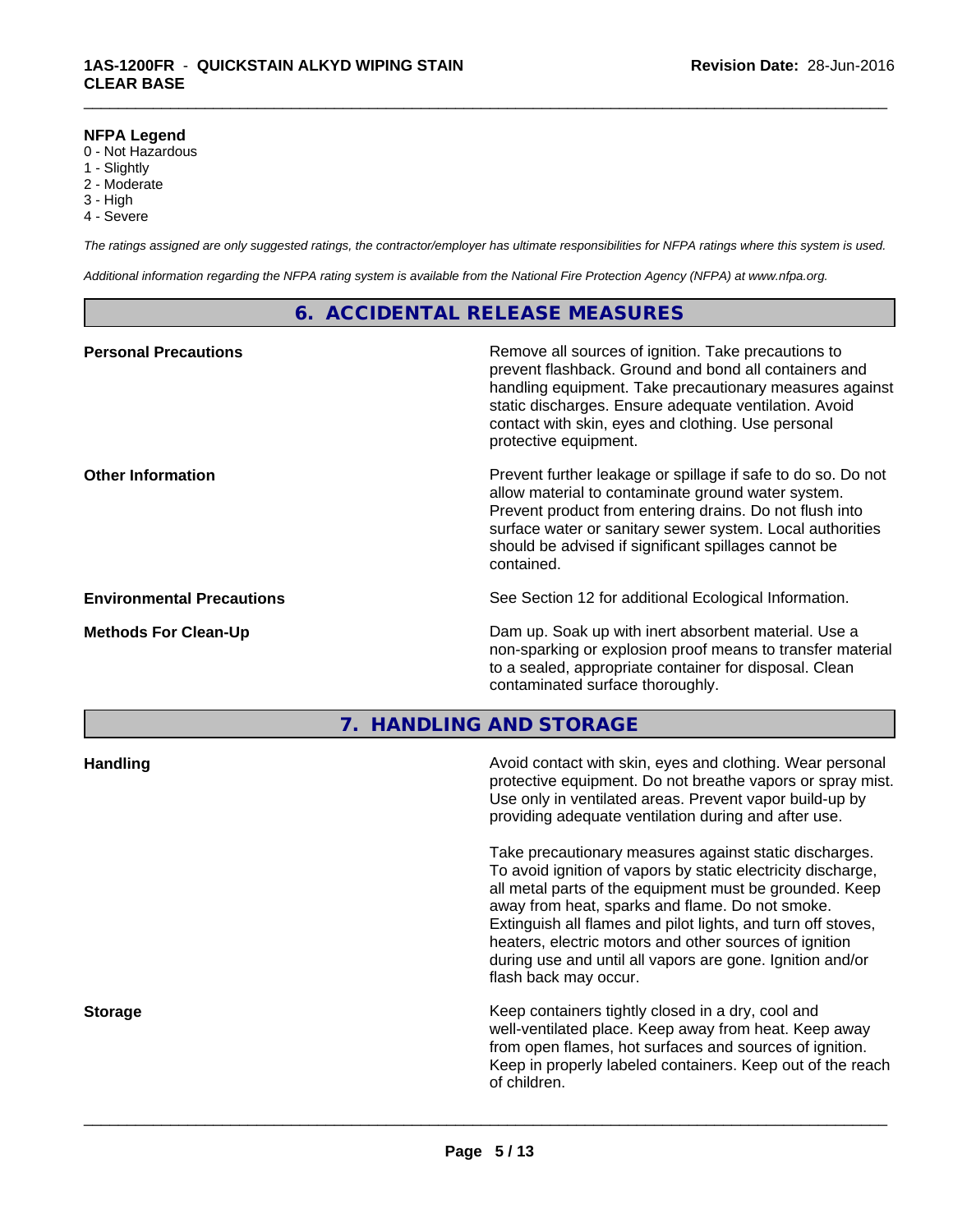**DANGER** - Rags, steel wool or waste soaked with this product may spontaneously catch fire if improperly discarded. Immediately after use, place rags, steel wool or waste in a sealed water-filled metal container.

**Incompatible Materials Incompatible with strong acids and bases and strong** oxidizing agents.

### **8. EXPOSURE CONTROLS / PERSONAL PROTECTION**

\_\_\_\_\_\_\_\_\_\_\_\_\_\_\_\_\_\_\_\_\_\_\_\_\_\_\_\_\_\_\_\_\_\_\_\_\_\_\_\_\_\_\_\_\_\_\_\_\_\_\_\_\_\_\_\_\_\_\_\_\_\_\_\_\_\_\_\_\_\_\_\_\_\_\_\_\_\_\_\_\_\_\_\_\_\_\_\_\_\_\_\_\_

#### **Exposure Limits**

| <b>Chemical Name</b>    | <b>ACGIH</b>   | Alberta                       | <b>British Columbia</b>       | <b>Ontario</b>              | Quebec                         |
|-------------------------|----------------|-------------------------------|-------------------------------|-----------------------------|--------------------------------|
| Distillates, petroleum, | N/E            | N/E                           | $200$ mg/m <sup>3</sup> - TWA | N/E                         | N/E                            |
| hydrotreated light      |                |                               | Skin absorption can           |                             |                                |
|                         |                |                               | contribute to overall         |                             |                                |
|                         |                |                               | exposure.                     |                             |                                |
| n-Butyl acetate         | 150 ppm - TWA  | 150 ppm - TWA                 | 20 ppm - TWA                  | 150 ppm - TWA               | 150 ppm - TWAEV                |
|                         | 200 ppm - STEL | 713 mg/m <sup>3</sup> - TWA   |                               | 200 ppm - STEL              | 713 mg/m <sup>3</sup> - TWAEV  |
|                         |                | 200 ppm - STEL                |                               |                             | 200 ppm - STEV                 |
|                         |                | 950 mg/m <sup>3</sup> - STEL  |                               |                             | 950 mg/m <sup>3</sup> - STEV   |
| 2-Butoxyethanol         | 20 ppm - TWA   | 20 ppm - TWA                  | 20 ppm - TWA                  | 20 ppm - TWA                | 20 ppm - TWAEV                 |
|                         |                | 97 mg/m $3$ - TWA             |                               |                             | 97 mg/m <sup>3</sup> - TWAEV   |
| Stoddard solvent        | 100 ppm - TWA  | 100 ppm - TWA                 | 290 mg/m <sup>3</sup> - TWA   | 525 mg/m <sup>3</sup> - TWA | 100 ppm - TWAEV                |
|                         |                | $572$ mg/m <sup>3</sup> - TWA | 580 mg/m <sup>3</sup> - STEL  |                             | 525 mg/m <sup>3</sup> - TWAEV  |
| Xylene                  | 100 ppm - TWA  | 100 ppm - TWA                 | 100 ppm - TWA                 | 100 ppm - TWA               | 100 ppm - TWAEV                |
|                         | 150 ppm - STEL | 434 mg/m $3$ - TWA            | 150 ppm - STEL                | 150 ppm - STEL              | 434 mg/m <sup>3</sup> - TWAEV  |
|                         |                | 150 ppm - STEL                |                               |                             | 150 ppm - STEV                 |
|                         |                | 651 mg/m $3 -$ STEL           |                               |                             | $651$ mg/m <sup>3</sup> - STEV |
| Naphthalene             | 10 ppm - $TWA$ | 10 ppm - TWA                  | 10 ppm $-$ TWA                | 10 ppm - TWA                | 10 ppm - TWAEV                 |
|                         | <b>Skin</b>    | 52 mg/m $3$ - TWA             | 15 ppm - STEL                 | 15 ppm - STEL               | 52 mg/m <sup>3</sup> - TWAEV   |
|                         |                | 15 ppm - STEL                 | Skin absorption can           | Danger of cutaneous         | 15 ppm - STEV                  |
|                         |                | 79 mg/m <sup>3</sup> - STEL   | contribute to overall         | absorption                  | $79$ mg/m <sup>3</sup> - STEV  |
|                         |                | Substance may be              | exposure.                     |                             |                                |
|                         |                | readily absorbed              |                               |                             |                                |
|                         |                | through intact skin           |                               |                             |                                |
| Ethyl benzene           | 20 ppm - TWA   | 100 ppm - TWA                 | 20 ppm - TWA                  | 20 ppm - TWA                | 100 ppm - TWAEV                |
|                         |                | 434 mg/m <sup>3</sup> - TWA   |                               |                             | 434 mg/m <sup>3</sup> - TWAEV  |
|                         |                | 125 ppm - STEL                |                               |                             | 125 ppm - STEV                 |
|                         |                | 543 mg/m $3 -$ STEL           |                               |                             | 543 mg/m <sup>3</sup> - STEV   |
| Cumene                  | 50 ppm - TWA   | 50 ppm - TWA                  | 25 ppm - TWA                  | 50 ppm - TWA                | 50 ppm - TWAEV                 |
|                         |                | 246 mg/m <sup>3</sup> - TWA   | 75 ppm - STEL                 |                             | 246 mg/m <sup>3</sup> - TWAEV  |

#### **Legend**

ACGIH - American Conference of Governmental Industrial Hygienists Alberta - Alberta Occupational Exposure Limits

British Columbia - British Columbia Occupational Exposure Limits Ontario - Ontario Occupational Exposure Limits

Quebec - Quebec Occupational Exposure Limits

N/E - Not established

# **Personal Protective Equipment**

**Engineering Measures Ensure adequate ventilation, especially in confined areas.** 

Safety glasses with side-shields. If splashes are likely to occur, wear: Tightly fitting safety goggles **Skin Protection Protection Protective gloves and impervious clothing. Respiratory Protection Exercise 2018** Use only with adequate ventilation. In operations where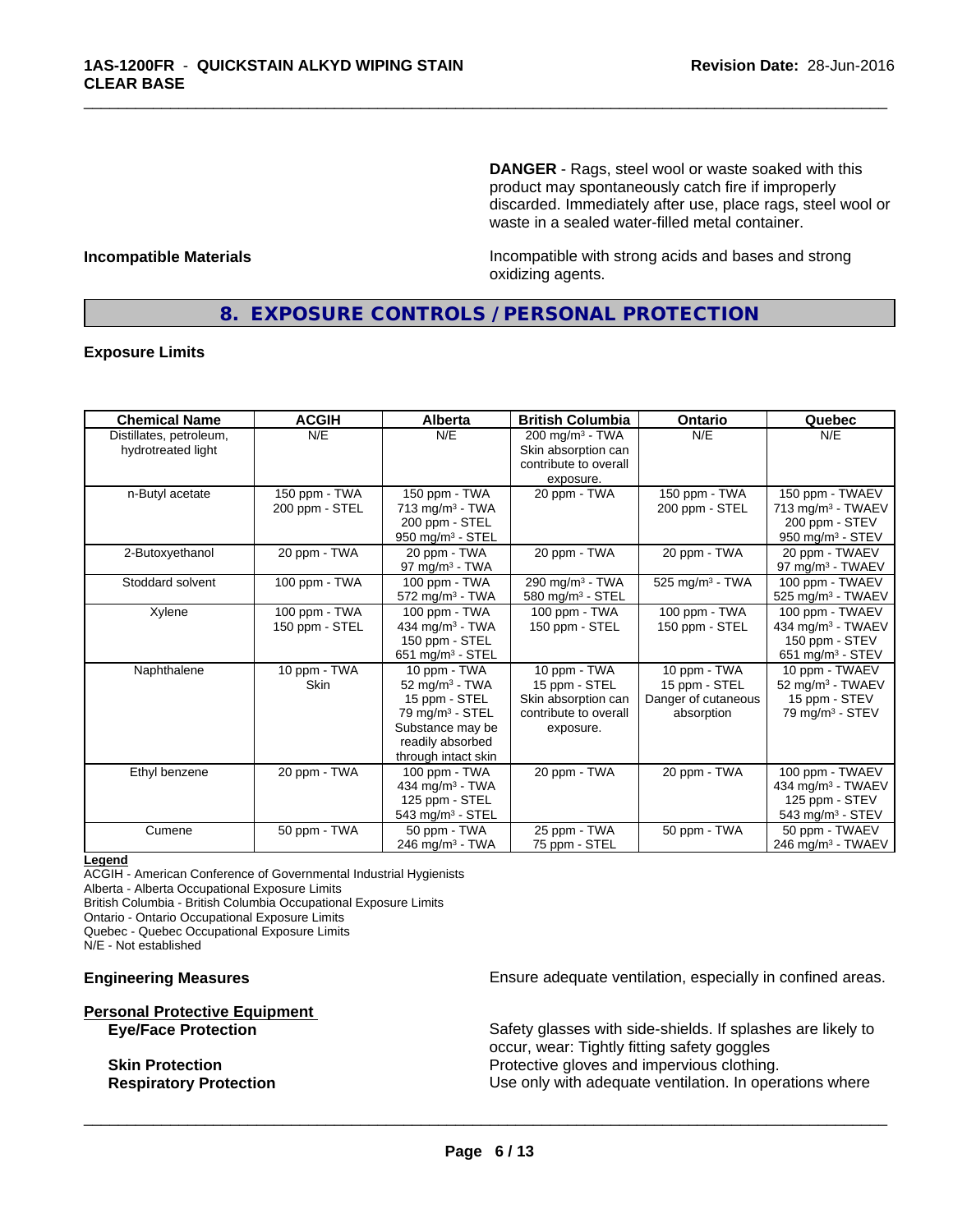exposure limits are exceeded, use a NIOSH approved respirator that has been selected by a technically qualified person for the specific work conditions. When spraying the product or applying in confined areas, wear a NIOSH approved respirator specified for paint spray or organic vapors.

**Hygiene Measures Avoid contact with skin, eyes and clothing. Remove and Avoid contact with skin, eyes and clothing. Remove and Avoid contact with skin, eyes and clothing. Remove and** wash contaminated clothing before re-use. Wash thoroughly after handling.

#### **9. PHYSICAL AND CHEMICAL PROPERTIES**

**Appearance** liquid and **a liquid liquid liquid** and **a liquid liquid** solvent **Odor** solvent **Odor Threshold No information available Density (Ibs/gal)** 7.2 - 7.5<br> **Specific Gravity** 3.1 2.2 - 7.5 **Specific Gravity pH** No information available **Viscosity (cps)** No information available **Solubility**<br> **No** information available<br> **Water Solubility**<br> **No** information available **Evaporation Rate Evaporation Rate No information available Vapor Pressure** No information available **Vapor Density No information available No information available Wt.** % Solids 35 - 45 **Vol. % Solids** 30 - 40 **Wt. % Volatiles** 55 - 65 **Vol. % Volatiles** 60 - 70 **VOC Regulatory Limit (g/L)** < 550 **Boiling Point (°F)** 165 **Boiling Point (°C)** 75 **Freezing Point (°F)**<br> **Freezing Point (°C)**<br> **Freezing Point (°C)**<br> **Reezing Point (°C)**<br> **Reezing Point (°C) Flash Point (°F)** 70.0 **Flash Point (°C)** 21.1 **Flash Point Method** PMCC **Flammability (solid, gas)** Not applicable **Upper Explosion Limit** Not applicable **Lower Explosion Limit Contract Accord Accord Accord Accord Accord Accord Accord Accord Accord Accord Accord Accord Accord Accord Accord Accord Accord Accord Accord Accord Accord Accord Accord Accord Accord Accord Accord Autoignition Temperature (°F)**<br> **Autoignition Temperature (°C)** No information available **Autoignition Temperature (°C) Decomposition Temperature (°F)** No information available **Decomposition Temperature (°C)** No information available **Partition Coefficient (n-octanol/water)** No information available

**No information available Freezing Point (°C)** No information available

\_\_\_\_\_\_\_\_\_\_\_\_\_\_\_\_\_\_\_\_\_\_\_\_\_\_\_\_\_\_\_\_\_\_\_\_\_\_\_\_\_\_\_\_\_\_\_\_\_\_\_\_\_\_\_\_\_\_\_\_\_\_\_\_\_\_\_\_\_\_\_\_\_\_\_\_\_\_\_\_\_\_\_\_\_\_\_\_\_\_\_\_\_

### **10. STABILITY AND REACTIVITY**

#### **Reactivity Not Applicable Not Applicable**

 $\overline{\phantom{a}}$  ,  $\overline{\phantom{a}}$  ,  $\overline{\phantom{a}}$  ,  $\overline{\phantom{a}}$  ,  $\overline{\phantom{a}}$  ,  $\overline{\phantom{a}}$  ,  $\overline{\phantom{a}}$  ,  $\overline{\phantom{a}}$  ,  $\overline{\phantom{a}}$  ,  $\overline{\phantom{a}}$  ,  $\overline{\phantom{a}}$  ,  $\overline{\phantom{a}}$  ,  $\overline{\phantom{a}}$  ,  $\overline{\phantom{a}}$  ,  $\overline{\phantom{a}}$  ,  $\overline{\phantom{a}}$ 

**Chemical Stability Stability** Stable under normal conditions. Hazardous polymerisation does not occur.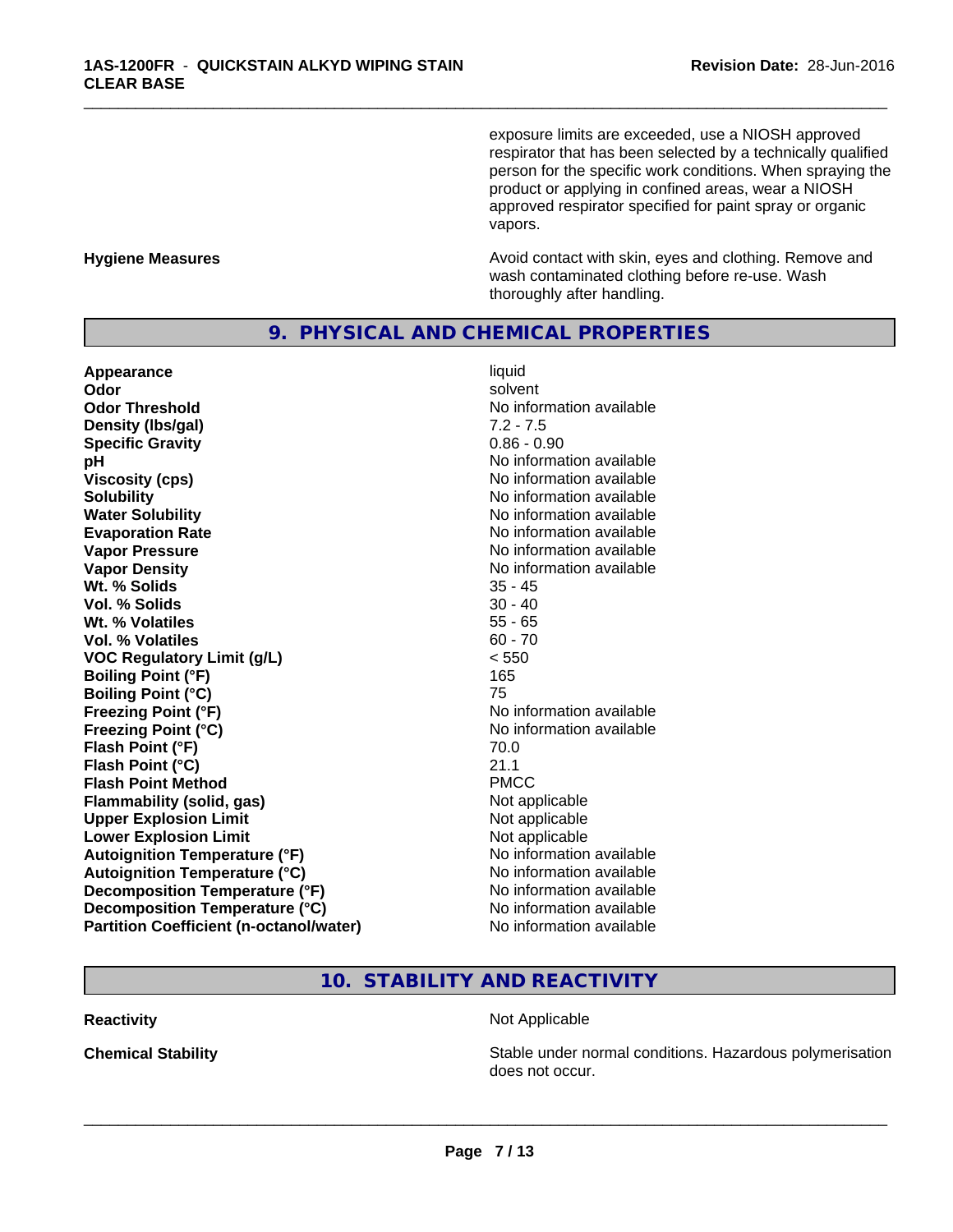| <b>Conditions To Avoid</b>                                                                 | Keep away from open flames, hot surfaces, static<br>electricity and sources of ignition. Sparks. Elevated<br>temperature.<br>Incompatible with strong acids and bases and strong<br>oxidizing agents.                                                            |  |
|--------------------------------------------------------------------------------------------|------------------------------------------------------------------------------------------------------------------------------------------------------------------------------------------------------------------------------------------------------------------|--|
| <b>Incompatible Materials</b>                                                              |                                                                                                                                                                                                                                                                  |  |
| <b>Hazardous Decomposition Products</b>                                                    | Thermal decomposition can lead to release of irritating<br>gases and vapors.                                                                                                                                                                                     |  |
| <b>Possibility Of Hazardous Reactions</b>                                                  | None under normal conditions of use.                                                                                                                                                                                                                             |  |
|                                                                                            | 11. TOXICOLOGICAL INFORMATION                                                                                                                                                                                                                                    |  |
| <b>Product Information</b><br>Information on likely routes of exposure                     |                                                                                                                                                                                                                                                                  |  |
| <b>Principal Routes of Exposure</b>                                                        | Eye contact, skin contact and inhalation.                                                                                                                                                                                                                        |  |
| <b>Acute Toxicity</b><br><b>Product Information</b>                                        | Repeated or prolonged exposure to organic solvents may<br>lead to permanent brain and nervous system damage.<br>Intentional misuse by deliberately concentrating and<br>inhaling vapors may be harmful or fatal.                                                 |  |
| Information on toxicological effects                                                       |                                                                                                                                                                                                                                                                  |  |
| <b>Symptoms</b>                                                                            | No information available                                                                                                                                                                                                                                         |  |
| Delayed and immediate effects as well as chronic effects from short and long-term exposure |                                                                                                                                                                                                                                                                  |  |
| Eye contact                                                                                | Contact with eyes may cause irritation. Vapor may cause<br>irritation.                                                                                                                                                                                           |  |
| <b>Skin contact</b>                                                                        | May cause skin irritation and/or dermatitis. Prolonged skin<br>contact may defat the skin and produce dermatitis.                                                                                                                                                |  |
| <b>Inhalation</b>                                                                          | Harmful by inhalation. High vapor / aerosol concentrations<br>are irritating to the eyes, nose, throat and lungs and may<br>cause headaches, dizziness, drowsiness,<br>unconsciousness, and other central nervous system<br>effects.                             |  |
| Ingestion                                                                                  | Harmful if swallowed. Ingestion may cause irritation to<br>mucous membranes. Small amounts of this product<br>aspirated into the respiratory system during ingestion or<br>vomiting may cause mild to severe pulmonary injury,<br>possibly progressing to death. |  |
| Sensitization:                                                                             | No information available.                                                                                                                                                                                                                                        |  |
| <b>Neurological Effects</b>                                                                | No information available.                                                                                                                                                                                                                                        |  |
| <b>Mutagenic Effects</b><br><b>Reproductive Effects</b>                                    | No information available.<br>Possible risk of impaired fertility. Possible risk of harm to                                                                                                                                                                       |  |
|                                                                                            | the unborn child.                                                                                                                                                                                                                                                |  |
| <b>Developmental Effects</b>                                                               | No information available.                                                                                                                                                                                                                                        |  |
| <b>Target Organ Effects</b><br><b>STOT - single exposure</b>                               | No information available.<br>May cause disorder and damage to the. Respiratory                                                                                                                                                                                   |  |
|                                                                                            |                                                                                                                                                                                                                                                                  |  |
|                                                                                            |                                                                                                                                                                                                                                                                  |  |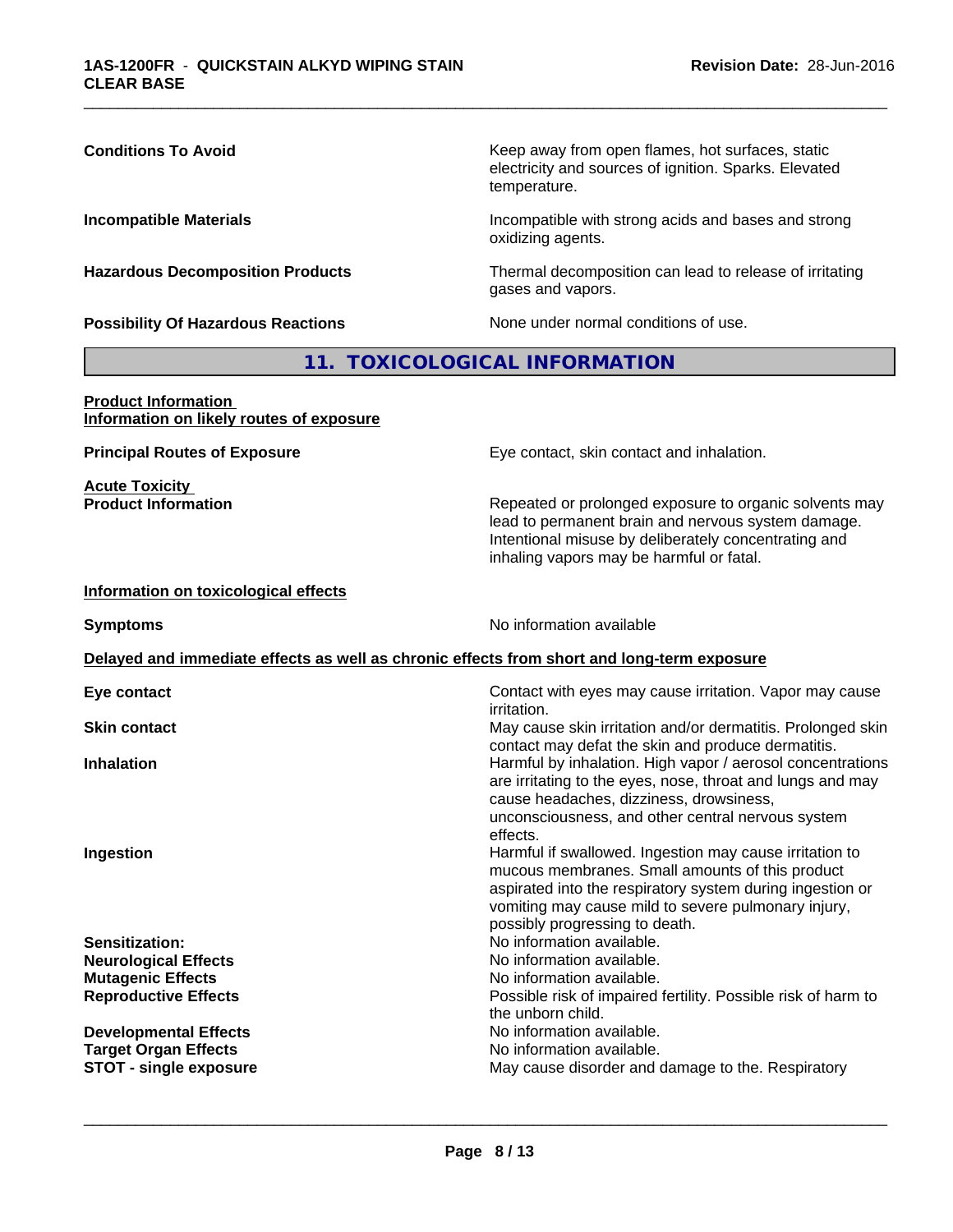| <b>STOT - repeated exposure</b> | system. Central nervous system (CNS).<br>Causes damage to organs through prolonged or repeated<br>exposure if inhaled. May cause disorder and damage to |
|---------------------------------|---------------------------------------------------------------------------------------------------------------------------------------------------------|
|                                 | the. Central nervous system (CNS). Causes damage to<br>organs through prolonged or repeated exposure if                                                 |
|                                 | swallowed. Causes damage to organs through prolonged<br>or repeated exposure in contact with skin. Blood. Causes                                        |
|                                 | damage to organs through prolonged or repeated                                                                                                          |
|                                 | exposure.                                                                                                                                               |
| Other adverse effects           | No information available.                                                                                                                               |
| <b>Aspiration Hazard</b>        | May be harmful if swallowed and enters airways. Small                                                                                                   |
|                                 | amounts of this product aspirated into the respiratory                                                                                                  |
|                                 | system during ingestion or vomiting may cause mild to                                                                                                   |
|                                 | severe pulmonary injury, possibly progressing to death.                                                                                                 |

#### **Numerical measures of toxicity**

**The following values are calculated based on chapter 3.1 of the GHS document**

| ATEmix (oral)                        | 5120 mg/kg |  |
|--------------------------------------|------------|--|
| ATEmix (dermal)                      | 4167 mg/kg |  |
| <b>ATEmix (inhalation-dust/mist)</b> | 6.5 mg/L   |  |
| <b>ATEmix (inhalation-vapor)</b>     | 55 mg/L    |  |

#### **Component**

Solvent naphtha (petroleum), heavy aromatic LD50 Dermal: > 2 mL/kg (Rabbit) LC50 Inhalation (Vapor): > 590 mg/m<sup>3</sup> (Rat, 4 hr.) Distillates, petroleum, hydrotreated light LD50 Oral: > 5,000 mg/kg (Rat) LD50 Dermal: > 3,000 mg/kg (Rabbit) Solvent naphtha, petroleum, light aromatic LD50 Oral: 8400 mg/kg (Rat) n-Butyl acetate LD50 Oral: 10768 mg/kg (Rat) LD50 Dermal: > 17600 mg/kg (Rabbit) LC50 Inhalation (Vapor): ppm (Rat, 4 hr.) Sensitization: non-sensitizing (guinea pig) 2-Butoxyethanol LD50 Oral: 470 mg/kg (Rat) LD50 Dermal: 220 mg/kg (Rabbit) LC50 Inhalation (Vapor): 450 ppm (Rat, 4 hr.) 1,2,4-Trimethylbenzene LD50 Oral: 5000 mg/kg (Rat) LC50 Inhalation (Vapor): 18000 mg/m<sup>3</sup> (Rat, 4 hr.) Stoddard solvent LD50 Oral: > 5,000 mg/kg (Rat) LD50 Dermal: > 3160 mg/kg (Rabbit) LC50 Inhalation (Vapor): > 6.1 mg/L (Rat) Xylene LD50 Oral: 4300 mg/kg (Rat) LD50 Dermal: > 1700 mg/kg (Rabbit)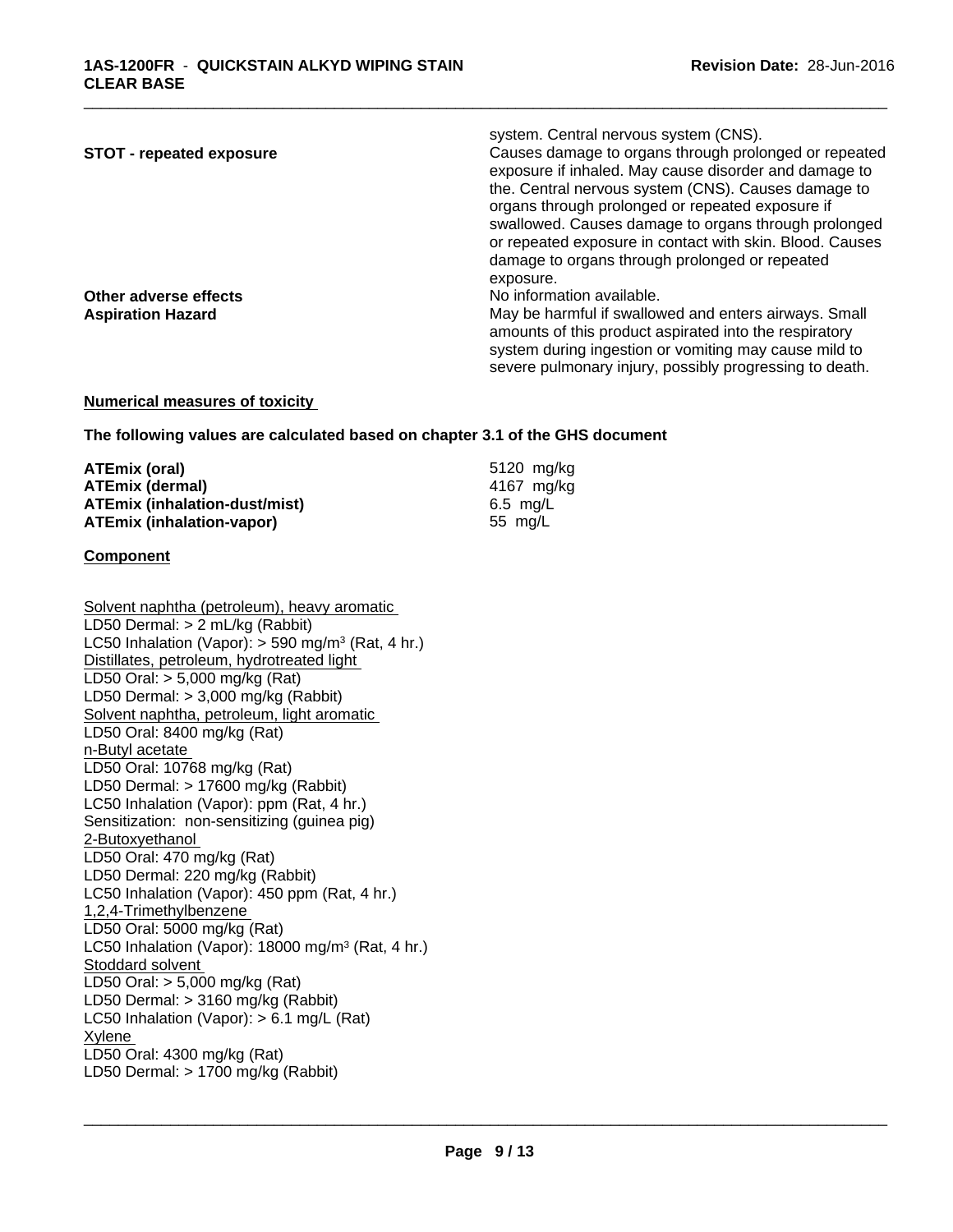#### **1AS-1200FR** - **QUICKSTAIN ALKYD WIPING STAIN CLEAR BASE**

LC50 Inhalation (Vapor): 5000 ppm (Rat, 4 hr.) Naphthalene LD50 Oral: 969 mg/kg (Rat) LD50 Dermal: > 20,000 mg/kg (Rabbit) LC50 Inhalation (Vapor): > 340 mg/m<sup>3</sup> (Rat, 1 hr.) Ethyl benzene LD50 Oral: mg/kg (Rat) LD50 Dermal: > mg/kg (Rabbit) LC50 Inhalation (Vapor): mg/m<sup>3</sup> (Rat, 2 hr.) Cumene LD50 Oral: > 1400 mg/kg (Rat) LD50 Dermal: 12300 µL/kg (Rabbit) LC50 Inhalation (Vapor): 39000 mg/kg (Rat, 4 hr.)

#### **Chronic Toxicity**

#### **Carcinogenicity**

*The information below indicateswhether each agency has listed any ingredient as a carcinogen:.*

| <b>Chemical Name</b> | <b>IARC</b>                    | <b>NTP</b>                          |
|----------------------|--------------------------------|-------------------------------------|
|                      | 2B - Possible Human Carcinogen | Reasonably Anticipated Human        |
| Naphthalene          |                                | Carcinogen                          |
|                      | 2B - Possible Human Carcinogen |                                     |
| l Ethvl benzene      |                                |                                     |
|                      | 2B - Possible Human Carcinogen | <b>Reasonably Anticipated Human</b> |
| <b>Cumene</b>        |                                | Carcinogen                          |

\_\_\_\_\_\_\_\_\_\_\_\_\_\_\_\_\_\_\_\_\_\_\_\_\_\_\_\_\_\_\_\_\_\_\_\_\_\_\_\_\_\_\_\_\_\_\_\_\_\_\_\_\_\_\_\_\_\_\_\_\_\_\_\_\_\_\_\_\_\_\_\_\_\_\_\_\_\_\_\_\_\_\_\_\_\_\_\_\_\_\_\_\_

#### **Legend**

IARC - International Agency for Research on Cancer NTP - National Toxicity Program OSHA - Occupational Safety & Health Administration

**12. ECOLOGICAL INFORMATION**

### **Ecotoxicity Effects**

The environmental impact of this product has not been fully investigated.

#### **Product Information**

#### **Acute Toxicity to Fish**

No information available

#### **Acute Toxicity to Aquatic Invertebrates**

No information available

#### **Acute Toxicity to Aquatic Plants**

No information available

#### **Persistence / Degradability**

No information available.

#### **Bioaccumulation / Accumulation**

No information available.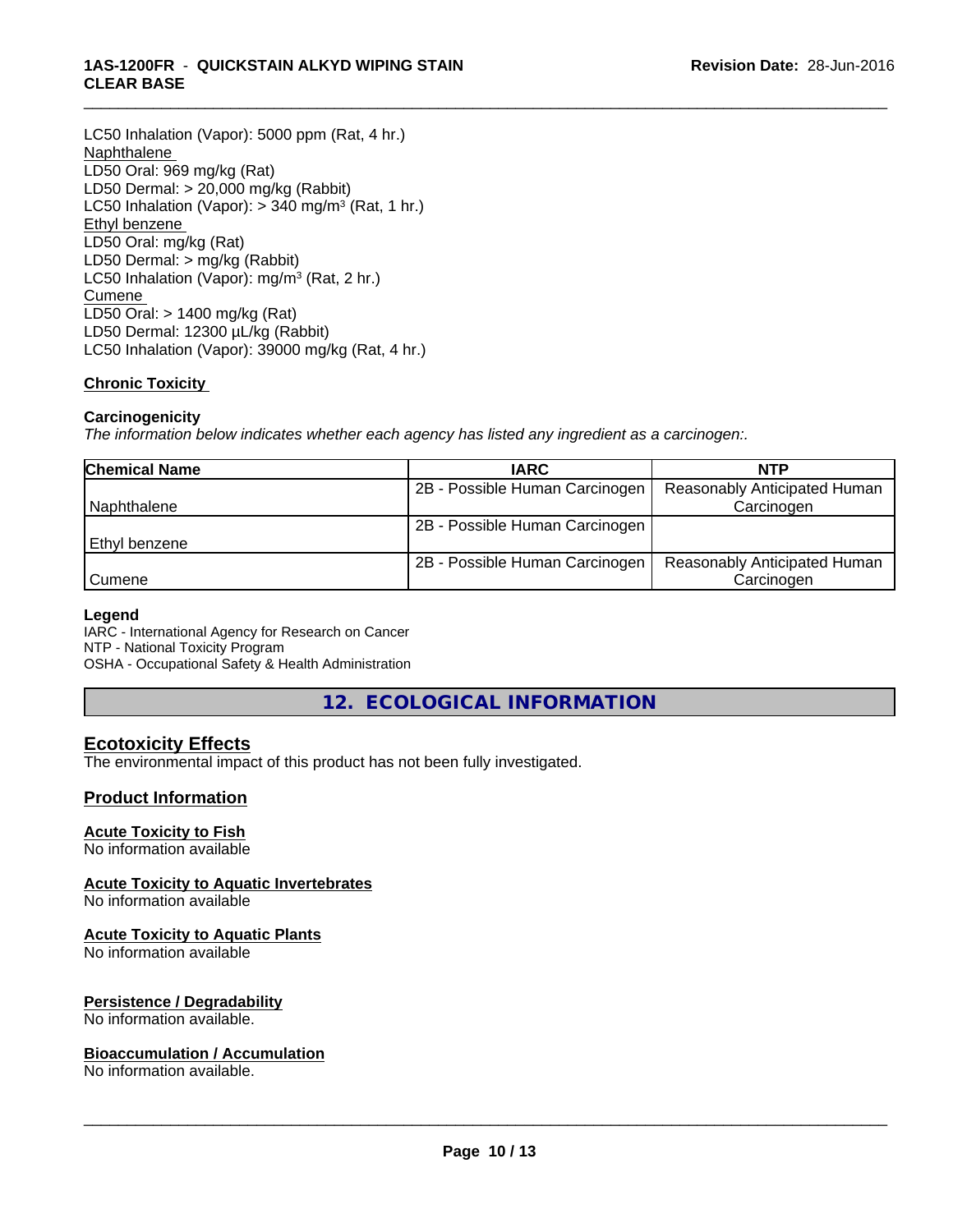#### **Mobility in Environmental Media**

No information available.

**Ozone** No information available

#### **Component**

#### **Acute Toxicity to Fish**

n-Butyl acetate LC50: 18 mg/L (Fathead Minnow - 96 hr.) 2-Butoxyethanol LC50: 1490 mg/L (Bluegill sunfish - 96 hr.) Xylene LC50: 13.5 mg/L (Rainbow Trout - 96 hr.) Ethyl benzene LC50: 12.1 mg/L (Fathead Minnow - 96 hr.)

#### **Acute Toxicity to Aquatic Invertebrates**

n-Butyl acetate EC50: 72.8 mg/L (Daphnia magna - 48 hr.) Ethyl benzene EC50: 1.8 mg/L (Daphnia magna - 48 hr.)

#### **Acute Toxicity to Aquatic Plants**

n-Butyl acetate EC50: 674.7 mg/L (Green algae (Scenedesmus subspicatus), 72 hrs.) Ethyl benzene EC50: 4.6 mg/L (Green algae (Scenedesmus subspicatus), 72 hrs.)

### **13. DISPOSAL CONSIDERATIONS**

\_\_\_\_\_\_\_\_\_\_\_\_\_\_\_\_\_\_\_\_\_\_\_\_\_\_\_\_\_\_\_\_\_\_\_\_\_\_\_\_\_\_\_\_\_\_\_\_\_\_\_\_\_\_\_\_\_\_\_\_\_\_\_\_\_\_\_\_\_\_\_\_\_\_\_\_\_\_\_\_\_\_\_\_\_\_\_\_\_\_\_\_\_

**Waste Disposal Method Dispose of in accordance with federal, state, provincial,** and local regulations. Local requirements may vary, consult your sanitation department or state-designated environmental protection agency for more disposal options. **Empty Container Warning <b>Emptied** Containers may retain product residue. Follow label warnings even after container is emptied. Residual vapors may explode on ignition. **14. TRANSPORT INFORMATION**

**TDG**

**Proper Shipping Name Paint**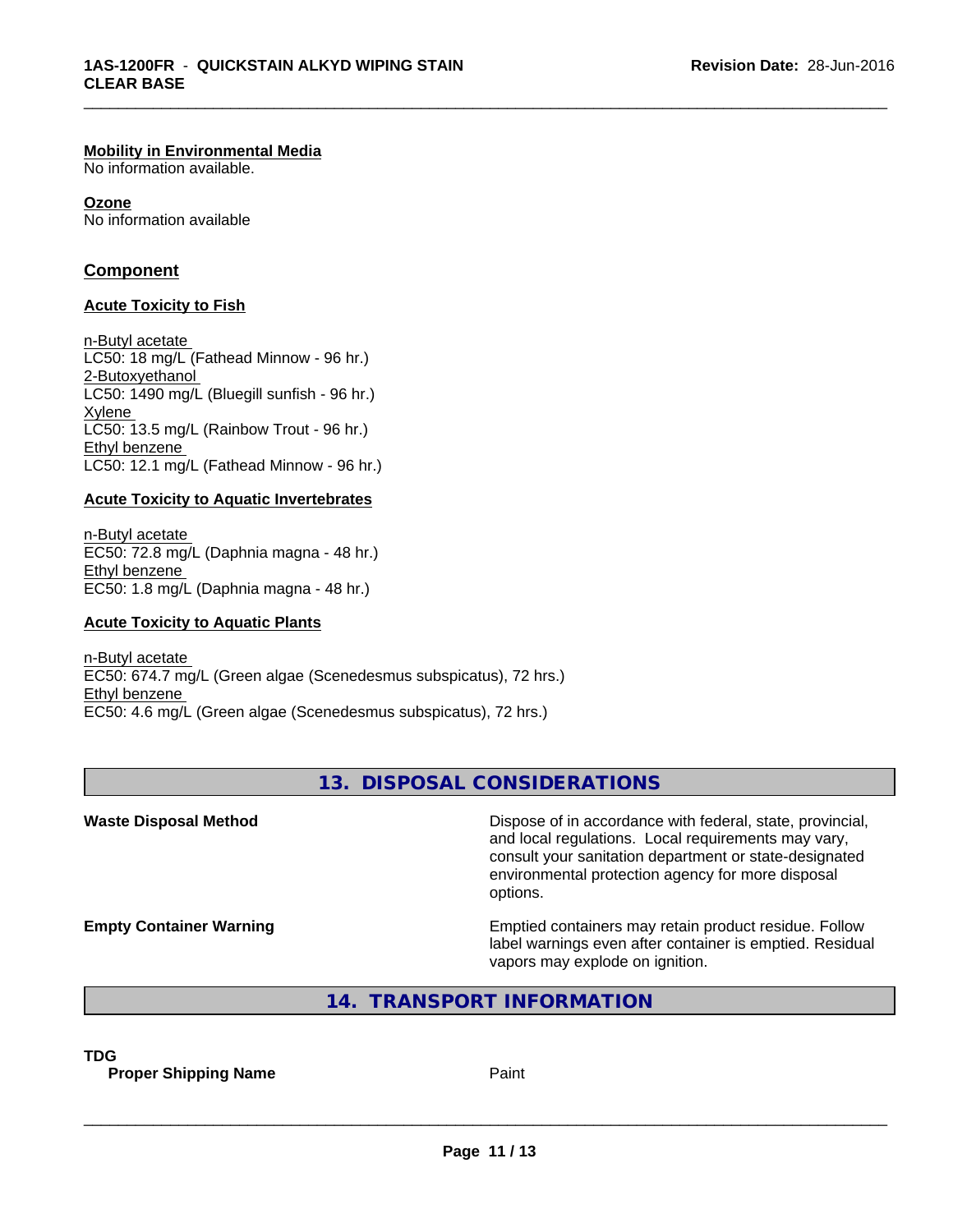| <b>Hazard Class</b> |             |
|---------------------|-------------|
| UN-No               | UN1263      |
| Packing Group       |             |
| <b>Description</b>  | UN1263, Pai |

**Hazard Class** 3 **UN-No** UN1263 **Description** UN1263, Paint, , 3, II

\_\_\_\_\_\_\_\_\_\_\_\_\_\_\_\_\_\_\_\_\_\_\_\_\_\_\_\_\_\_\_\_\_\_\_\_\_\_\_\_\_\_\_\_\_\_\_\_\_\_\_\_\_\_\_\_\_\_\_\_\_\_\_\_\_\_\_\_\_\_\_\_\_\_\_\_\_\_\_\_\_\_\_\_\_\_\_\_\_\_\_\_\_

**ICAO / IATA ICAO / IATA CONSERVING CONTACT CONTACT OF THE PROPERTY OF THE PROPERTY OF ITS AND THE PROPERTY OF ITS AND THE PROPERTY OF ITS AND THE PROPERTY OF ITS AND THE PROPERTY OF ITS AND THE PROPERTY OF ITS AND THE** 

**IMDG / IMO Contact the preparer for further information.** 

### **15. REGULATORY INFORMATION**

#### **International Inventories**

| <b>TSCA: United States</b> | Yes - All components are listed or exempt. |
|----------------------------|--------------------------------------------|
| DSL: Canada                | Yes - All components are listed or exempt. |

#### **National Pollutant Release Inventory (NPRI)**

#### **NPRI Parts 1- 4**

This product contains the following Parts 1-4 NPRI chemicals:

| <b>Chemical Name</b>               | <b>CAS-No</b>  | Weight % (max) | <b>NPRI Parts 1-4</b> |  |
|------------------------------------|----------------|----------------|-----------------------|--|
| Solvent naphtha (petroleum), heavy | 64742-94-5     | $5 - 10%$      | Listed                |  |
| aromatic                           |                |                |                       |  |
| n-Butyl acetate                    | 123-86-4       | $3 - 7%$       | Listed                |  |
| 2-Butoxyethanol                    | 111-76-2       | $1 - 5%$       | Listed                |  |
| 1,2,4-Trimethylbenzene             | 95-63-6        | 1 - 5%         | Listed                |  |
| Xvlene                             | 1330-20-7      | 1 - 5%         | Listed                |  |
| Naphthalene                        | $91 - 20 - 3$  | 1 - 5%         | Listed                |  |
| Ethyl benzene                      | $100 - 41 - 4$ | $0.25 - 0.5\%$ | Listed                |  |
| Cumene                             | 98-82-8        | $0.1 - 0.25%$  | Listed                |  |

#### **NPRI Part 5**

This product contains the following NPRI Part 5 Chemicals:

| <b>Chemical Name</b>                           | <b>CAS-No</b> | Weight % (max) | <b>NPRI Part 5</b> |  |
|------------------------------------------------|---------------|----------------|--------------------|--|
| Solvent naphtha (petroleum), heavy<br>aromatic | 64742-94-5    | $5 - 10%$      | Listed             |  |
| Distillates, petroleum, hydrotreated<br>liaht  | 64742-47-8    | $5 - 10%$      | Listed             |  |
| Solvent naphtha, petroleum, light              | 64742-95-6    | $3 - 7%$       | Listed             |  |
| aromatic                                       |               |                |                    |  |
| n-Butyl acetate                                | 123-86-4      | $3 - 7%$       | Listed             |  |
| 2-Butoxyethanol                                | 111-76-2      | $1 - 5%$       | Listed             |  |
| VM&P naphtha                                   | 64742-89-8    | 1 - 5%         | Listed             |  |
| 1,2,4-Trimethylbenzene                         | 95-63-6       | $1 - 5%$       | Listed             |  |
| Stoddard solvent                               | 8052-41-3     | 1 - 5%         | Listed             |  |
| Xylene                                         | 1330-20-7     | 1 - 5%         | Listed             |  |

#### **WHMIS Regulatory Status**

This product has been classified in accordance with the hazard criteria of the Hazardous Products Regulations (HPR)